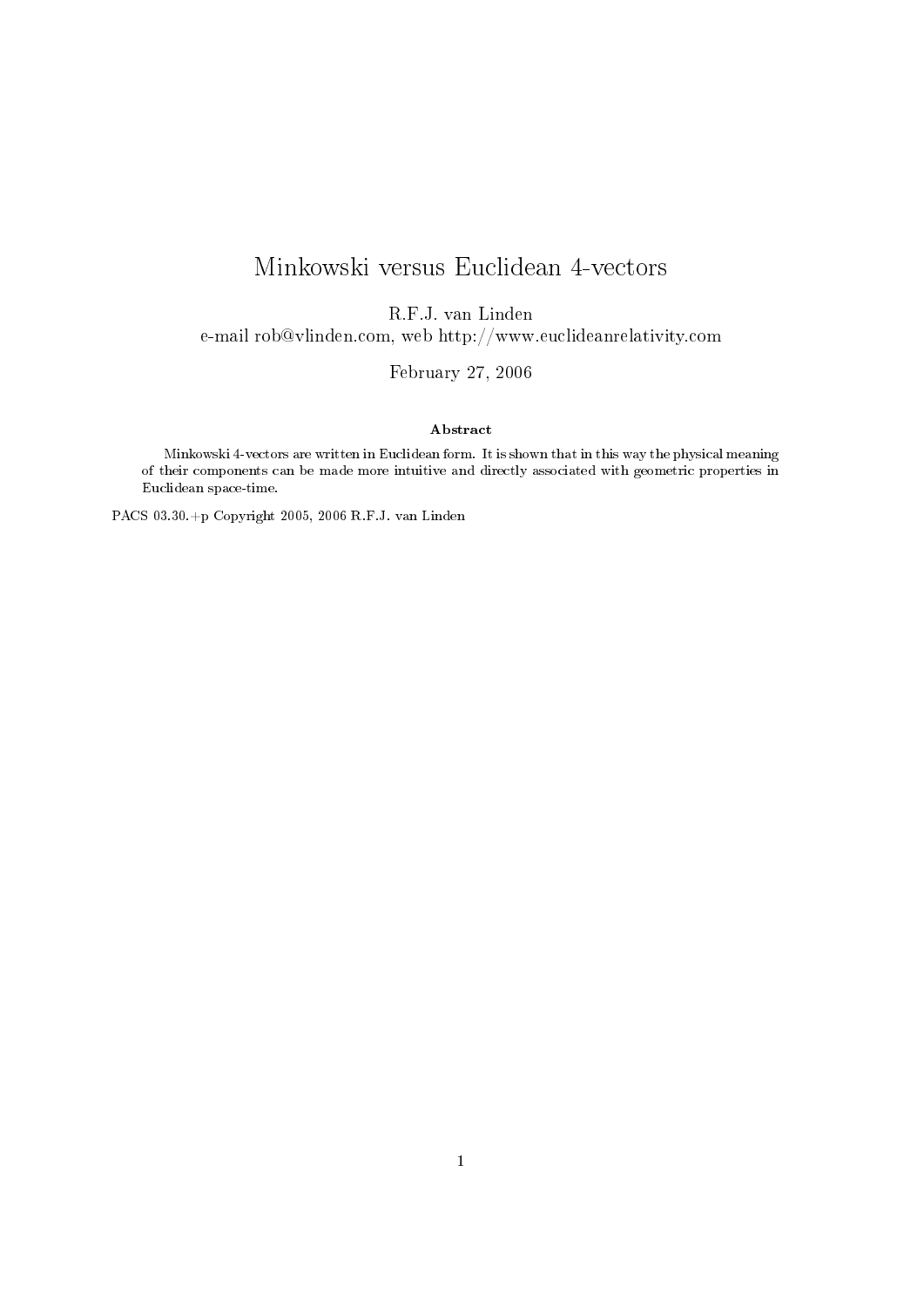### 1 Displacement

If the Minkowski 4-vector components for displacement in 4D space-time

$$
ds^2 = d(ct)^2 - dx^2 - dy^2 - dz^2 \tag{1}
$$

are alternatively written in Euclidean form (see also [1]) they read:

$$
d(ct)^{2} = ds^{2} + dx^{2} + dy^{2} + dz^{2} = d(c\tau)^{2} + dx^{2} + dy^{2} + dz^{2}
$$
\n(2)

Equations 1 and 2 both contain the same information but the essential difference is that the roles of the variables have changed. In Eq. 1,  $ds^2$  is the Lorentz invariant. In Eq. 2,  $dct^2$  is the Lorentz invariant. The mathematics of this switch remain consistent with special relativity. Equation 2 shows that the speed in the Euclidean time dimension, which is now formed by the proper time  $\tau$  is:

$$
v_{\tau}^2 = c^2 - v_{space}^2 \tag{3}
$$

The displacement in the proper time dimension for a moving object in an interval  $dt$  (according to an observer at rest) equals:

$$
v_{\tau}^{2}dt^{2} = c^{2}dt^{2} - v_{x}^{2}dt^{2} - v_{y}^{2}dt^{2} - v_{z}^{2}dt^{2}
$$
  
=  $c^{2}dt^{2} - dx^{2} - dy^{2} - dz^{2}$   
=  $ds^{2}$  (4)

So ds is now no longer the invariant Minkowski displacement but the displacement in the proper time dimension. The factor dct that played an equivalent role in the Minkowski 4-vector has become the invariant 4D displacement in Euclidean space-time. This is visualized in Fig. 1. Here the spatial displacement  $\sqrt{dx^2 + dy^2 + dz^2}$  is written as a single variable dA. The 'Minkowski triangle' (left) then is:

$$
ds^2 = dct^2 - dA^2 \tag{5}
$$

and the 'Euclidean triangle' (right) is:

$$
dct^2 = ds^2 + dA^2 \tag{6}
$$

The dotted lines in Fig. 1 represent the values for  $dA$  and  $dct$  that would result from a Lorentz transformation.



Figure 1: Geometric visualization of Minkowski and Euclidean displacement 4-vectors. Spatial displacement is represented as dA.

## 2 Velocity

We will henceforth use, conform [1], the notation  $\chi = ds/dt = c d\tau/dt$  for the speed in the proper time dimension and  $v$  for spatial speed. An attractive benefit in the Euclidean components of the 4-vector for velocity is that they are now the regular derivatives of the displacement 4-vector components with respect to  $t$ :

$$
\left(\frac{d(ct)}{dt}\right)^2 = \left(\frac{ds}{dt}\right)^2 + \left(\frac{dA}{dt}\right)^2\tag{7}
$$

or

$$
c^2 = \chi^2 + v^2 \tag{8}
$$

In Fig. 2 this is again illustrated.

The corresponding Minkowski 4-vector components for velocity are derived by multiplying the time derivative of the Minkowski displacement 4 vector with the factor  $\gamma = 1/\sqrt{1 - v^2/c^2}$ ,

$$
c^2 = \gamma^2(c^2 - v^2) \tag{9}
$$

which is the same as taking the derivative with respect to the proper time  $\tau = t/\gamma$  instead of t. Without this factor the 4-vector does not yield a Lorentz invariant value. Figure 3 shows the background of this multiplication and here it shows that, from an Euclidean perspective, the Minkowski 4-vector components seem to have a pure mathematical function only. The components of the Euclidean 4-vector on the other hand have an intuitive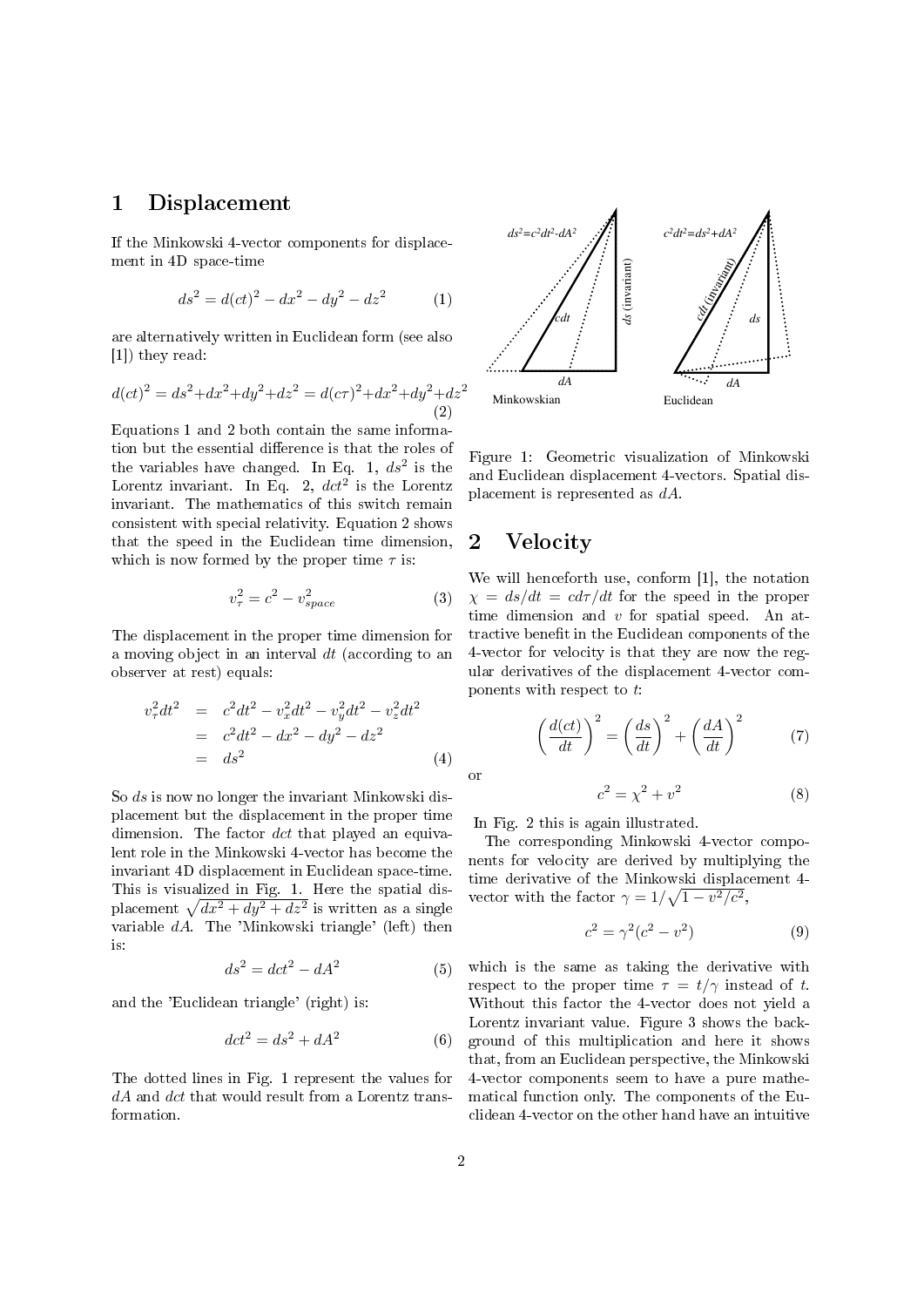

Figure 2: Geometric visualization of Minkowski and Euclidean velocity 4-vectors.

physical meaning: they represent the actual speeds in Euclidean space and proper time. The vectorsum of these has universal magnitude  $c$  and  $rotates$ in 4D if the spatial velocity accelerates in 3D.

#### 3 Acceleration

Figure 4 shows the geometry for the components of, respectively, the Minkowski 4-vector for acceleration  $\alpha_M$  and the Euclidean one,  $\alpha_E$ . Here, a different geometric representation is chosen for the factors  $\gamma c$  and  $\gamma v$  to remain consistent with the direction of spatial velocity vector  $\bf{v}$  (note that the scalar values of these factors have been used in the previous examples). The components of the Eu-





Figure 3: Geometry of Minkowski and Euclidean velocity 4-vectors.

Figure 4: Geometry of Minkowski and Euclidean acceleration 4-vectors.

clidean acceleration 4-vector are

$$
\alpha_{E_{\mu}} = \frac{dU_{E_{\mu}}}{dt} = (d\chi/dt, d\mathbf{v}/dt)
$$
 (10)

Any acceleration in 3D space corresponds to a rotation in SO(4) of the Euclidean 4D velocity vector  $U<sub>E</sub>$  with invariant magnitude c, implying that the acceleration 4-vector must always be orthogonal to it, or  $\alpha_{\mathbf{E}} \cdot \mathbf{U}_{\mathbf{E}} = 0$ . This is in agreement with the Minkowski acceleration 4-vector  $\alpha_M$  with components

$$
\alpha_{M_{\nu}} = dU_{M_{\nu}}/d\tau
$$
  
=  $[\gamma d(\gamma c)/dt, \gamma d(\gamma \mathbf{v})/dt]$   
=  $\gamma (c d\gamma/dt, \mathbf{v} d\gamma/dt + \gamma d\mathbf{v}/dt)$  (11)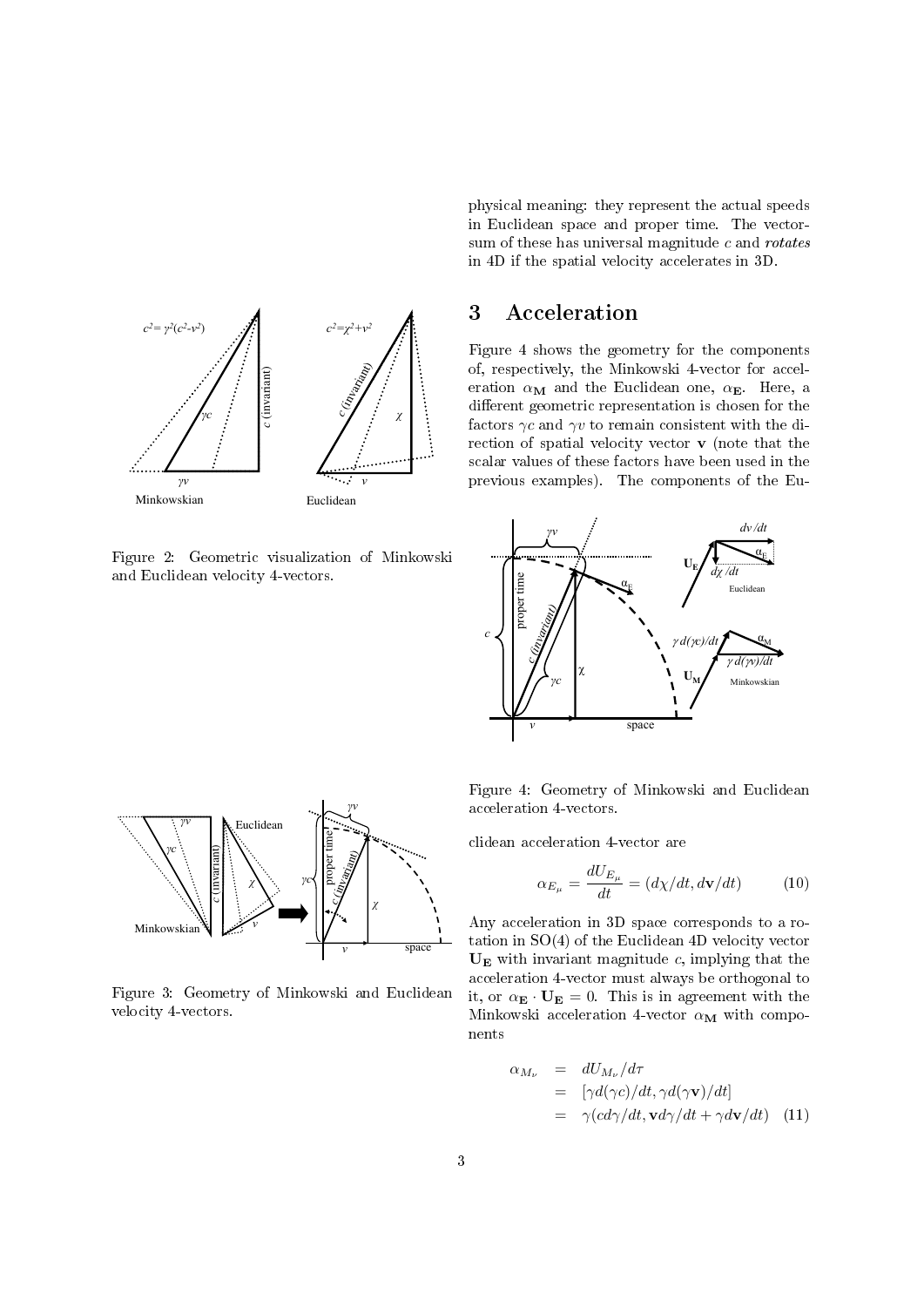that is also orthogonal to the Minkowski velocity 4 vector. The components for the Minkowski acceleration 4-vector have their origin in the change of the line elements  $\gamma c$  and  $\gamma v$  as is shown in the Figure. As these line elements were shown to have a mathematical function only in Euclidean space-time, the derived acceleration components will either. In the Euclidean 4-vector on the other hand,  $dv/dt$  and  $d\chi/dt$  form the orthogonal vector components and these maintain their intuitive physical interpretation, while the magnitude of  $\alpha_{\mathbf{E}}$  is invariant under rotations in  $SO(4)$  (see also the next Section for the physical significance of this invariance). Note that, although  $\alpha_M$  and  $\alpha_E$  in Fig. 4 are parallel, in general their magnitudes are not equal.

#### 4 Energy and momentum

Writing the Minkowski 4-vector for energymomentum

$$
(m_0 c)^2 = (E/c)^2 - p^2 \tag{12}
$$

or alternatively

$$
(m_0 c)^2 = (\gamma m_0 c)^2 - (\gamma m_0 v)^2 \tag{13}
$$

in Euclidean form yields:

$$
(\gamma m_0 c)^2 = (m_0 c)^2 + (\gamma m_0 v)^2 \tag{14}
$$

The Euclidean form becomes transparent if the identity  $c = \gamma \chi$  is used:

$$
(\gamma m_0 c)^2 = (\gamma m_0 \chi)^2 + (\gamma m_0 v)^2 \tag{15}
$$

saying that the 4D momentum is the vector sum of spatial and proper time momentum. Equation (14) does however not yield an invariant. The factor  $\gamma$ , resulting from the Minkowski 4-velocity prohibits this.

The Euclidean relativistic Lagrangian for a freely moving particle in 4D,

$$
\Lambda = m_0 c^2 \tag{16}
$$

is a constant of motion as a result of the universal velocity magnitude  $c$  for the free particle in  $4D$ space-time (see also the derivation of Montanus in [2]). This shows that, just as in the Euclidean 4 velocity,  $\gamma$  must be left out in the Euclidean form, which again yields  $m_0c$  as an invariant:

$$
(m_0 c)^2 = (m_0 \chi)^2 + (m_0 v)^2 \tag{17}
$$

Note that the invariance of the 4D momentum is also consistent with the invariance of the acceleration  $\alpha_E$  that was discussed in the previous Section. Since the acceleration is always orthogonal to the velocity, the magnitude of the momentum vector will not change.



Figure 5: Minkowski and Euclidean components for energy-momentum.

Figure 5 again visualizes the geometries.

#### 5 Current density

The relativistic density  $\rho$  of a collection of moving charges is defined as  $\gamma \rho_0$ , where  $\rho_0$  is the charge density in the rest frame of the moving charges, also referred to as proper density. A derived quantity is the current density 4-vector  $J_{\mu}$  that is defined as:

$$
J_{\mu} = \rho_0 \frac{dx_{\mu}}{d\tau} \tag{18}
$$

and is constructed quite similar to the energymomentum 4-vector:

$$
p_{\mu} = m_0 \frac{dx_{\mu}}{d\tau}.
$$
 (19)

The current density 4-vector can be rewritten into Euclidean form in the same way as with the energymomentum 4-vector:

$$
(\rho_0 c)^2 = (\gamma \rho_0 c)^2 - (\gamma \rho_0 v)^2 (\gamma \rho_0 c)^2 = (\rho_0 c)^2 + (\gamma \rho_0 v)^2 (\gamma \rho_0 c)^2 = (\gamma \rho_0 \chi)^2 + (\gamma \rho_0 v)^2
$$
 (20)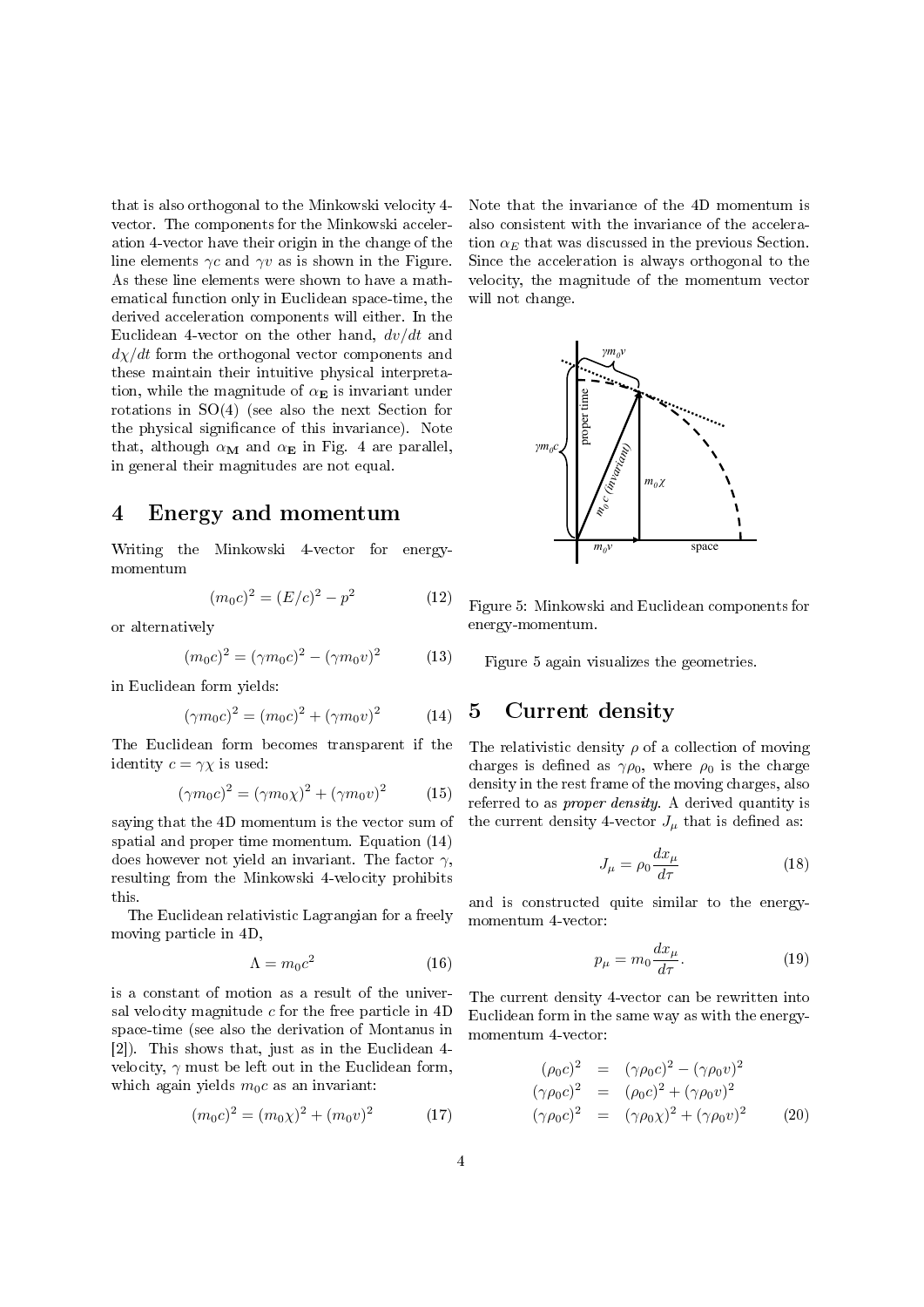saying that the 4-dimensional current density is the vector sum of the current density in space and the current density in the proper time dimension. A similar effect of the factor  $\gamma$  is seen in the current density as in the energy-momentum 4-vector and this suggests that there will also be a justification that allows to leave out this factor in the equation for current density to reach an invariant result, equivalent to the relativistic Lagrangian for energymomentum. That relativistic Lagrangian more or less represents the view on energy that a 'Hyperspacelander' with full 4D observational skills would have. Such an upgrade from 3D to 4D observational skills eliminates length contraction effects (length is invariant in 4D) and for the 4D observer this turns the relativistic charge density  $\rho$  into the proper density  $\rho_0$ . It is therefor justified to leave out  $\gamma$  in Eq. (20).

With a *single* unit of charge the charge density will be the same for all inertial frames (charge is invariant). The equation for a single charge reads:

$$
(\rho_0 c)^2 = (\rho_0 \chi)^2 + (\rho_0 v)^2 \tag{21}
$$

and is the only equation that is on equal footing with the Euclidean 4-vector for momentum, Eq. (14), when applied to a single elementary mass particle. It strikes that the factor  $\gamma$  is eliminated automatically here. There is no need for an upgrade from 3D to 4D observational skills to justify any omission of  $\gamma$  like was done for the energymomentum 4-vector. This markedly distinguishes the properties charge and current in the electromagnetic field from the properties mass and energymomentum in the gravity field and seems to suggests a dimensional hierarchy, i.e., the electromagnetic field seems to have one less dimension than gravity.

#### 6 Electromagnetic potential

Finally, the potential 4-vector  $A^{\mu} = (\phi, c\mathbf{A})$  for a uniformly moving charge could be rewritten in Euclidean form using the same method as used so far:

$$
\phi^2 = K^2 + c^2 \left( A_x^2 + A_y^2 + A_z^2 \right) \tag{22}
$$

with  $K$  still to be determined as the temporal component in the Euclidean form. The magnitude of the vector potential A is

$$
\sqrt{A_x^2 + A_y^2 + A_z^2} = \frac{v}{c^2} \phi
$$
 (23)

while  $\phi$  for a moving charge can be written in terms of the *retarded* potential  $\phi_r$ :

$$
\phi = \gamma \phi_r. \tag{24}
$$

Using these identities,  $K$  can be determined as:

$$
K^{2} = \gamma^{2} \phi_{r}^{2} \left( 1 - \frac{v^{2}}{c^{2}} \right) = \phi_{r}^{2}
$$
 (25)

The Euclidean form thus reads:

$$
\phi^2 = \phi_r^2 + c^2 \left( A_x^2 + A_y^2 + A_z^2 \right) \tag{26}
$$

The variable  $\phi$  is however *not* invariant. In order to make the 4-vector invariant under rotations in SO(4) (the Euclidean equivalent of Lorentz transformations, see also [3]) the expression would have to be multiplied with  $1/\gamma$  but this is inconsistent with the approach in the other 4-vectors where the aim was to get rid of the gamma's in the Euclidean expressions. This raises the question whether the classical potential 4-vector could be the Euclidean form *already*, although at first sight this seems in conflict with the traditional  $+ - - -$  pattern in its components, necessary to yield an invariant.

Various operations on the potential 4-vector, like e.g. the derivation of the fields of **E** and **B** in  $F_{\mu\nu}$  =  $\nabla_{\mu}A_{\nu} - \nabla_{\nu}A_{\mu}$ , involve the operator  $\nabla_{\mu}$  which is defined as:

$$
\nabla_{\mu} = \left(\frac{\partial}{\partial t}, -\nabla\right) \tag{27}
$$

The derivative with respect to t in  $\partial/\partial t$  is inconsistent with the derivation with respect to  $\tau$  in Minkowski 4-vectors but consistent with the Euclidean 4-vectors. Furthermore, the components  $\phi$ and A both already have intuitive physical meanings, showing in particular from operations like  $\mathbf{E} = -\nabla \phi - \partial \mathbf{A}/\partial t$  and  $\mathbf{B} = \nabla \times \mathbf{A}$ . The pattern +  $-$  therefor seems an intrinsic property of electromagnetic potentials rather than being related to Minkowski geometry.

#### References

[1] R.F.J. van Linden, "Euclidean Special relativity", available at www.euclideanrelativity.com (Sep 2017)